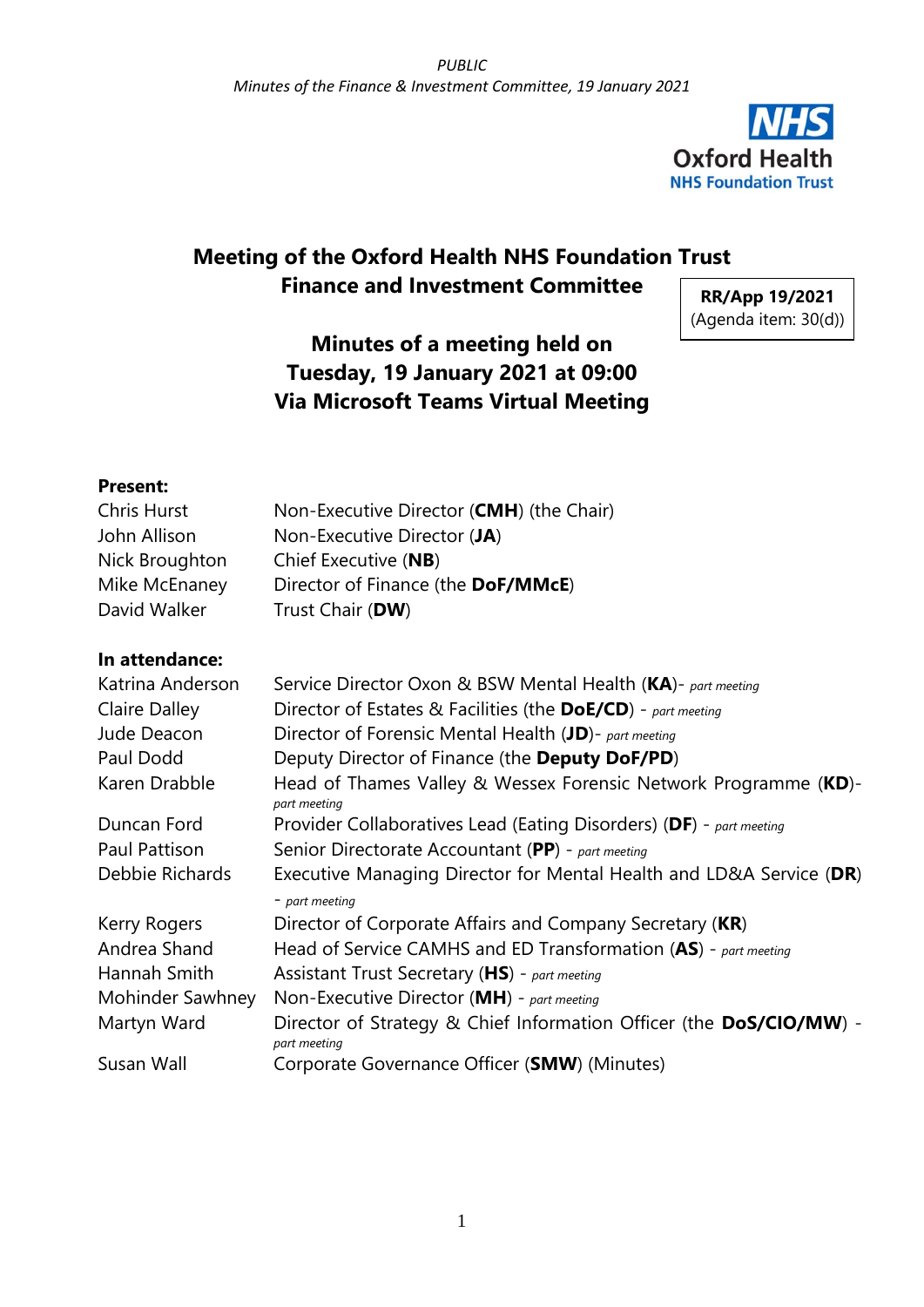#### *PUBLIC Minutes of the Finance & Investment Committee, 19 January 2021*

| 1. | <b>Apologies for Absence</b>                                                                                                                                                                                                                                                                                                  |  |
|----|-------------------------------------------------------------------------------------------------------------------------------------------------------------------------------------------------------------------------------------------------------------------------------------------------------------------------------|--|
| a  | Apologies for absence were received from: Aroop Mozumder, Non-<br><b>Executive Director.</b>                                                                                                                                                                                                                                  |  |
| 2. | Minutes of the Meeting held on 17 November 2020 and Matters<br><b>Arising</b>                                                                                                                                                                                                                                                 |  |
| a  | The minutes of the meeting held on 17 November 2020 were approved<br>as a true and accurate record.                                                                                                                                                                                                                           |  |
|    | Mohinder Sawhney joined the meeting                                                                                                                                                                                                                                                                                           |  |
|    | <b>Matters Arising</b>                                                                                                                                                                                                                                                                                                        |  |
| b  | Item 3(g) Agency costs<br>The Director of Finance informed the Committee this item would be<br>deferred to March FIC 2021 as finance were operating with reduced<br>capacity in support of the vaccine programme set up.                                                                                                      |  |
| C  | Item 8(c) IT Estate<br>It was acknowledged Trust staff had received several updates via staff<br>communications and Trust webinars that highlighted the improved IT<br>estate. It was noted there had been positive feedback from staff from the<br>deployment of new laptops. The Committee considered the action<br>closed. |  |
| d  | Item 9(g) Digital Strategy<br>The Director of Strategy & Chief Information Officer stated the Digital<br>Strategy draft had been shared with Executives, and there was a working<br>group in place. The revised draft would be brought to the next FIC in<br>March 2021.                                                      |  |
| e  | The Committee noted the following actions were to be progressed:<br>3(g) Agency Cost analysis, from November 2020; and<br>6(e) Warneford Foundation Steering Group Minutes transport<br>proposal, from November 2019.                                                                                                         |  |
| f  | The Committee noted the following actions were completed or on the<br>agenda:                                                                                                                                                                                                                                                 |  |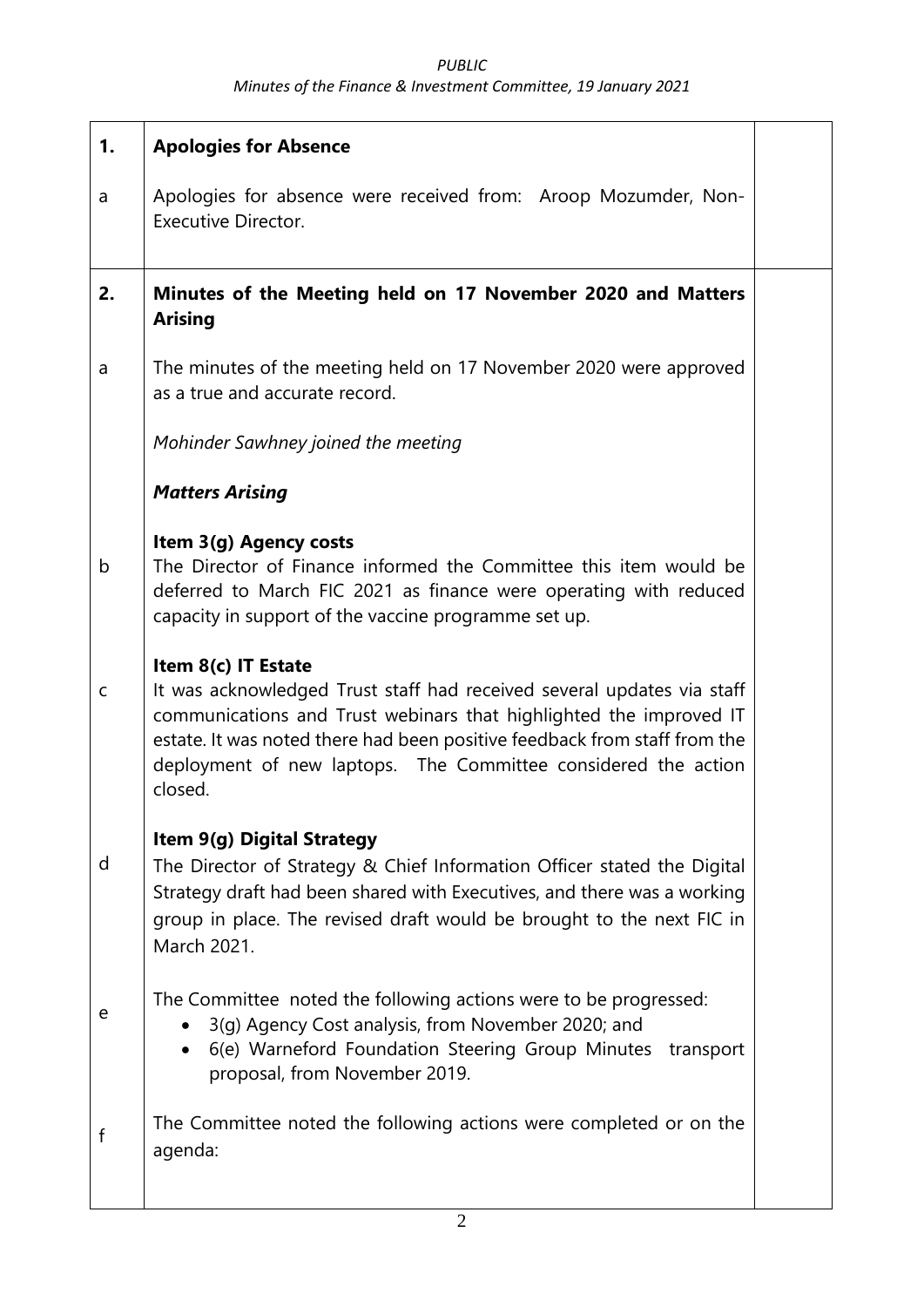| PUBLIC                                                         |  |
|----------------------------------------------------------------|--|
| Minutes of the Finance & Investment Committee, 19 January 2021 |  |

|    | 11(d) Overview and discussion of financial management<br>arrangements, including processes for financial escalation and<br>holding budget holders to account                                                                                                                                                                                                                                                                                                                                                                                                                                                                                                                                 |  |
|----|----------------------------------------------------------------------------------------------------------------------------------------------------------------------------------------------------------------------------------------------------------------------------------------------------------------------------------------------------------------------------------------------------------------------------------------------------------------------------------------------------------------------------------------------------------------------------------------------------------------------------------------------------------------------------------------------|--|
| 3. | <b>Review of current financial performance:</b>                                                                                                                                                                                                                                                                                                                                                                                                                                                                                                                                                                                                                                              |  |
|    | a) Summary of YTD financial position - to include Financial ICS<br>update                                                                                                                                                                                                                                                                                                                                                                                                                                                                                                                                                                                                                    |  |
| a  | The Director of Finance gave an oral update for Month 9 (December<br>2020) FY21 stating the position at year to date was £0.3 million better,<br>with £0.5 million surplus to plan. The Trust was currently receiving cash<br>one month in advance and finances were stable. Covid-19 costs were<br>being recovered monthly and were down slightly as significant<br>purchases had occurred in previous months. He noted challenging<br>pressures for Oxfordshire were Out of Area placements (OAPs) and<br>agency costs. The high cash balance from receiving cash in advance was<br>favourable to lower Public Dividend Capital payments. He noted vaccine<br>costs should be recoverable. |  |
| b  | The Chair raised questions arising from November Financial Report,<br>Month 8 at Reading Room/Appendix RR/App 11/2021. He highlighted<br>agency costs attributable to Covid-19 were £2 million from a total of<br>£3.6 million. This showed an underlying agency spend of £1.6 million. He<br>enquired how agency spend would be contained as the Trust moved out<br>of the pandemic. The Director of Finance responded there were controls<br>in place that would be applied.                                                                                                                                                                                                               |  |
|    | Martyn Ward joined the meeting                                                                                                                                                                                                                                                                                                                                                                                                                                                                                                                                                                                                                                                               |  |
| C  | The Trust Chair enquired how long the current emergency financial<br>regime would continue. The Director of Finance replied it would be<br>extended to the end of June 2021. There had been no clarification<br>received for what payment regime would follow, however the Trust was<br>in a sound position should advance payments be ceased.<br>He noted<br>common to all Trusts' were efficiency gains set by NHS England (NHSE)<br>to be recovered by 2023/4 for Cost Improvement Programmes (CIPs).                                                                                                                                                                                     |  |
| d  | The Director of Finance stated the agreed funds of £5.6 million for<br>Mental Health Investment from Oxfordshire CCG to the Trust just prior to<br>the pandemic were still to be received. He said plans for the development<br>of mental health services and outcomes were being progressed to                                                                                                                                                                                                                                                                                                                                                                                              |  |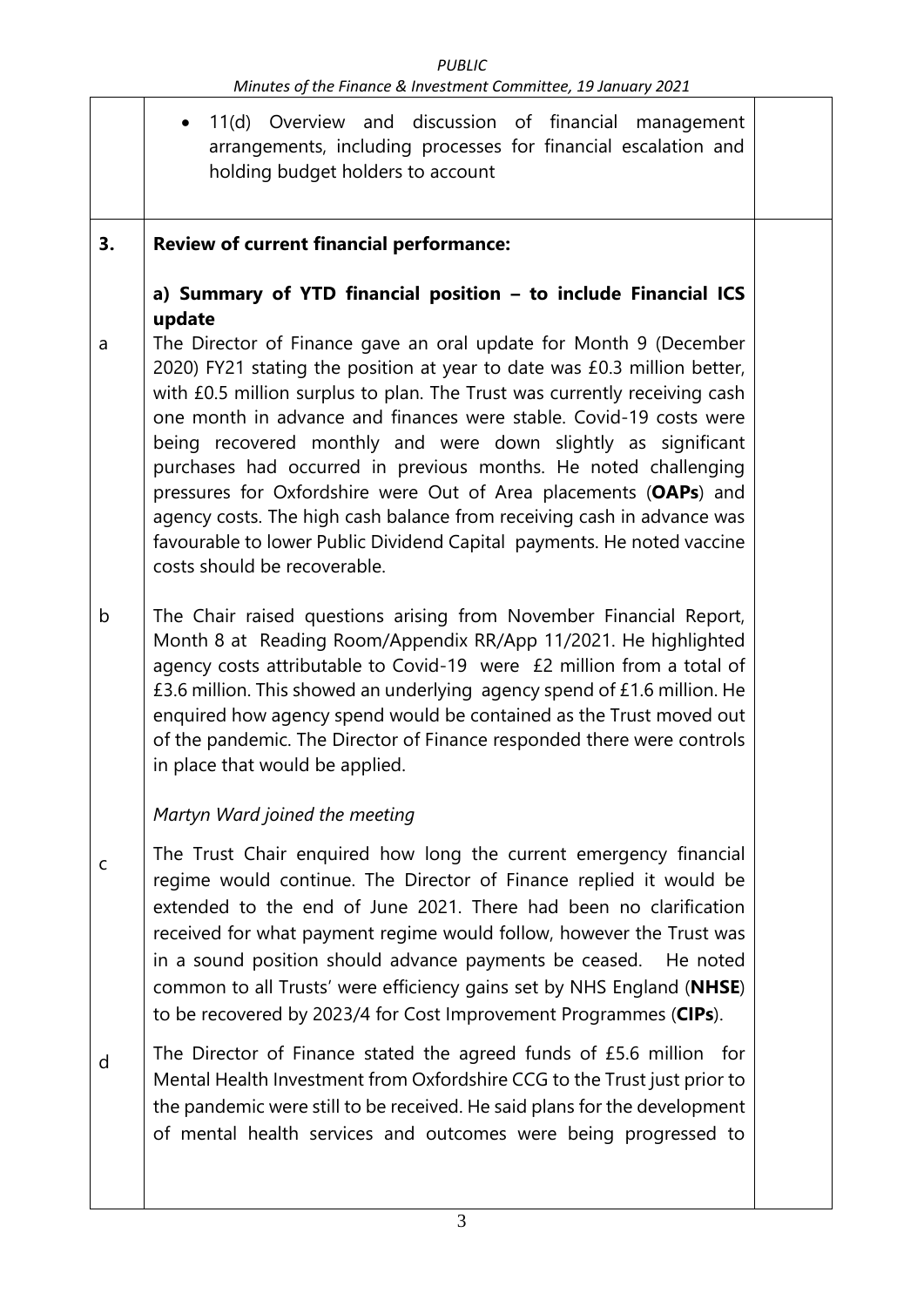achieve deliverability of Mental Health Standards the funding had been allocated for.

#### e **The Committee noted the oral finance update for Month 9 and finance paper for Month 8.**

*The Chair asked the Director of Strategy & Chief Information Officer to cover his items from matters arising noted above under matters arising at 2(c) and 2(d).*

### **b) Productivity Improvement Programme – review of YTD progress, FY outlook, risks, and opportunities**

The Director of Strategy & Chief Information Officer presented paper FIC 65/2021 Productivity Improvement Programme (**PIP**), FY21 Month 8 Update citing it had been a challenging year owing to the pandemic. The PIP schemes had achieved a combined total of £1,531,000 of projected savings of the target set at £6,825,000 for the year. Some cost improvements had been achieved for non-pay expenditure, such as room bookings, and business miles.

f

- g The Director of Strategy & Chief Information Officer stated changed ways of working arising from the response to the pandemic were being reviewed to consolidate what to incorporate for the future and would include utilisation of the Trust's estate. He added projected savings for the year were £3.9 million, with existing schemes forecasting savings at £3.0 million .
- h The Director of Strategy & Chief Information Officer updated the position in reducing OAPs. He highlighted a review of the flow of inpatients across units showed a high number of patients in OAPs were long-term. A focus would be to accommodate long-term patients within the Trust. However, it was noted the Trust was operating at an approximate 15% reduction in beds due to current infection prevention control (**IPC**) measures required in clinical settings.
- i The Director of Strategy & Chief Information Officer stated it would be challenging to reduce agency costs with current pressures, however it remained a priority and the recent appointment of a Director of Clinical Workforce Transformation would support future approaches.
- j The Director of Strategy & Chief Information Officer reported as part of the budget setting process that Clinical Directorates would be involved in reducing budgets at source, and this would assist with reporting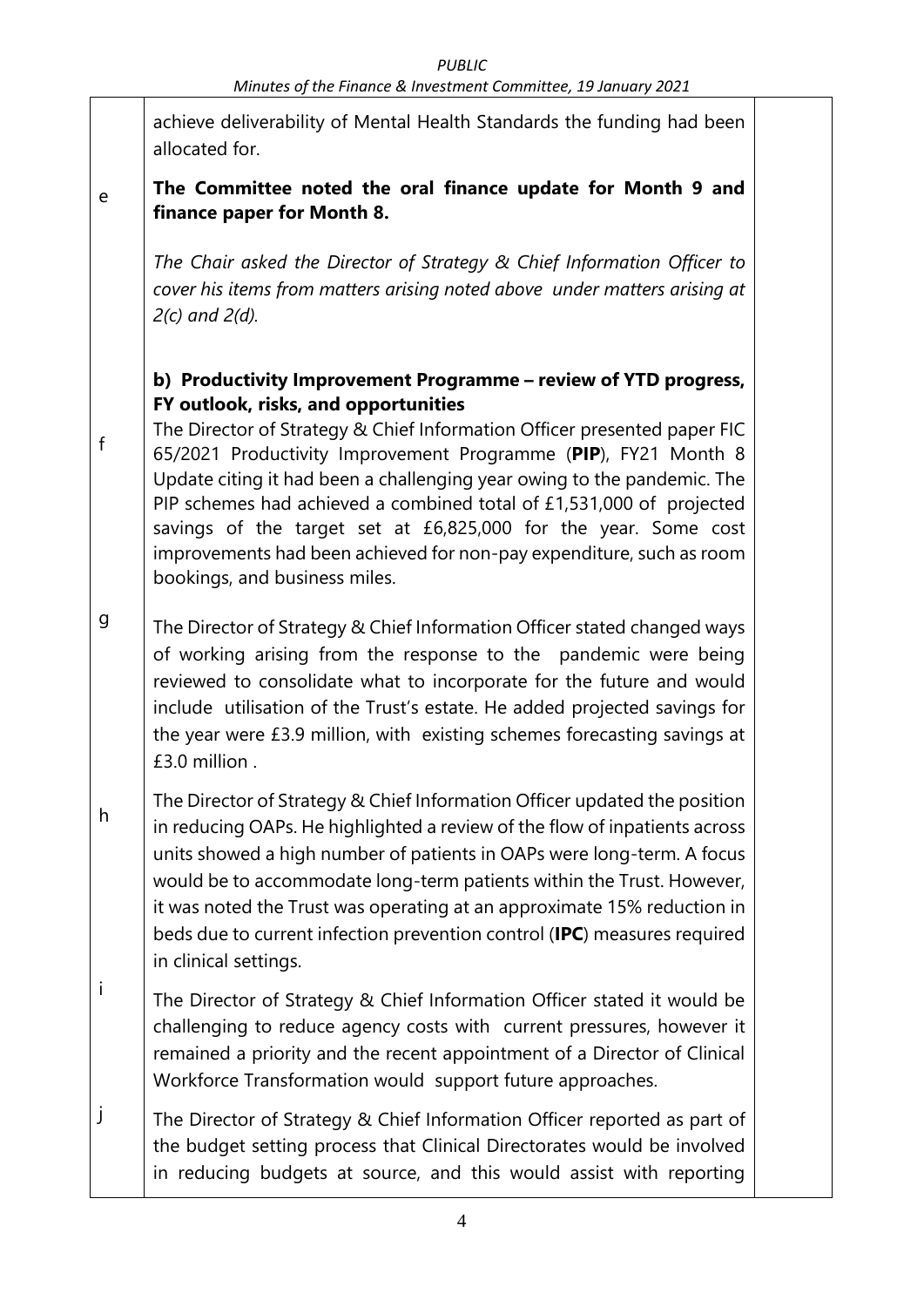measures. The Chair echoed an integrated approach to budget setting would be beneficial.

- k The Director of Strategy & Chief Information Officer stated the Model Hospital system, a free NHS digital information service, was being utilised to assist in improving productivity, quality, and efficiencies.
- l John Allison requested more clarity on the situation with OAPs and admissions. The Director of Strategy & Chief Information Officer replied opportunities to reduce OAPs was in parallel with working towards interventions for early crisis resolution. Patient welfare was of priority and early crisis resolution could lead to a reduction in admissions when appropriate. The Chief Executive endorsed the priority for patient care and to consider opportunities for bringing back patients experiencing prolonged periods of OAPs back to Oxford Health.
- m The Director of Finance clarified for John Allison the reason estates had not achieved savings for the current year was owing to resources being focused on rearranging the estate to ensure it was safe for the current circumstances, and noted estates had consistently achieved delivery of cost improvements for the last five years.
- n David Walker enquired how changes in response to the pandemic to working practices and services would be captured and potentially incorporated into everyday business where appropriate. The Director of Strategy & Chief Information Officer said the direction and energy was being harnessed to recognise needs for development and would be addressed at an appropriate time in a coordinated and integrated fashion as part of a wider Trust issue.
- o **The committee noted the report.**

### **c) Review of capacity to manage aggregate financial risk, including utilisation of reserves and risks and opportunities not included in the current forecast**

p The Director of Finance gave an oral update citing the financial regime was different and geared to breakeven. The Trust currently received block payments estimated on revenue and expense base. The block payments were adjusted for changes and included the Mental Health Investment Standard money that had been agreed in the second half of the financial year.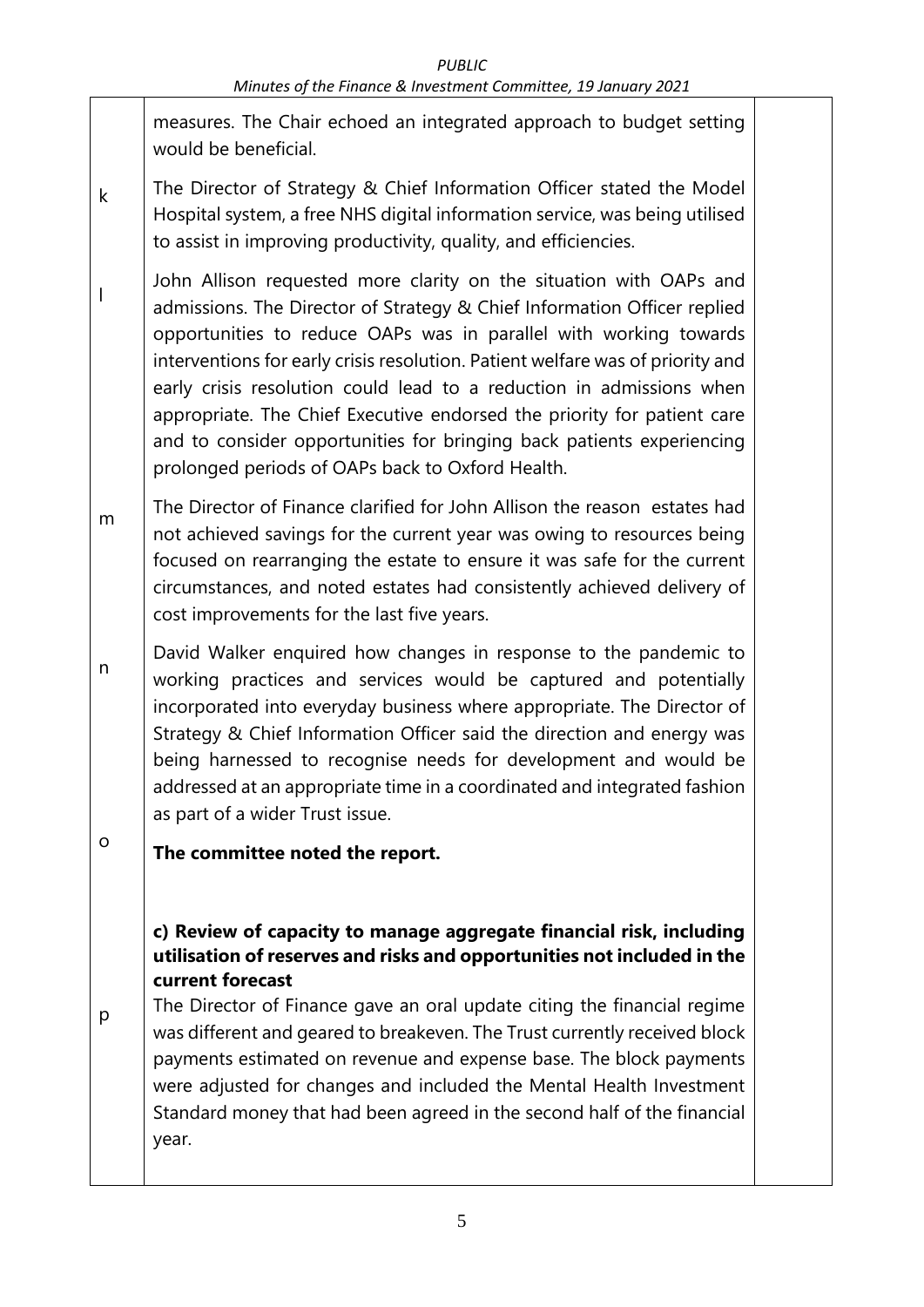#### *PUBLIC Minutes of the Finance & Investment Committee, 19 January 2021*

- q The director of Finance stated £2.0 million better than plan had been achieved and was required to be spent in the remainder of the financial year. Key areas of spend agreed by the Executive Management Team to enable improvements were noted as: CareNote implementation in the Community; improved Wi-Fi network and server capacity; and True Colours, a digital platform for digitising forms and collecting and processing patient information. It was noted a full list of projects was available for overview.
- r The Committee discussed the financial impact of annual leave not taken by staff due to operational demands on service. There was currently no national guidance and the Trust was endeavouring to be fair, uniform, and flexible in its approach to resolving outstanding leave and financial management of this.
- s The Director of Finance said financially the Trust was still operating to be as prudent as possible. He noted the forecast for the 3 Oxfordshire CCG's was £17 million better than plan and this would assist in BOB ICS delivering a break-even result.
- t **The Committee noted the oral update.**

#### **d) Working capital, including cashflow – verbal update on latest position and outlook**

- u The Chair referred to the cash flow and working capital reports in the Reading Room/Appendix at RR/App 12(i)-(ii)/2021 and RR/App 13/2021.
- v **The Committee noted the working capital and cashflow reports as read.**

#### **e) FY22 Financial planning update**

w The Director of Finance gave an oral update on the outline for financial planning timelines for budgets. The plan was for baseline budgets for all services to be signed off by the end of January with presentation at March FIC following Executive review and approval, with final approval at the April Board meeting. It was noted nationally the planning process had been suspended with no information forthcoming necessitating the Trust to adopt a baseline approach with assumptions being undertaken that would requiring refining as information was received. **MMcE**

#### x **The committee noted the oral update.**

*Claire Dalley joined the meeting.*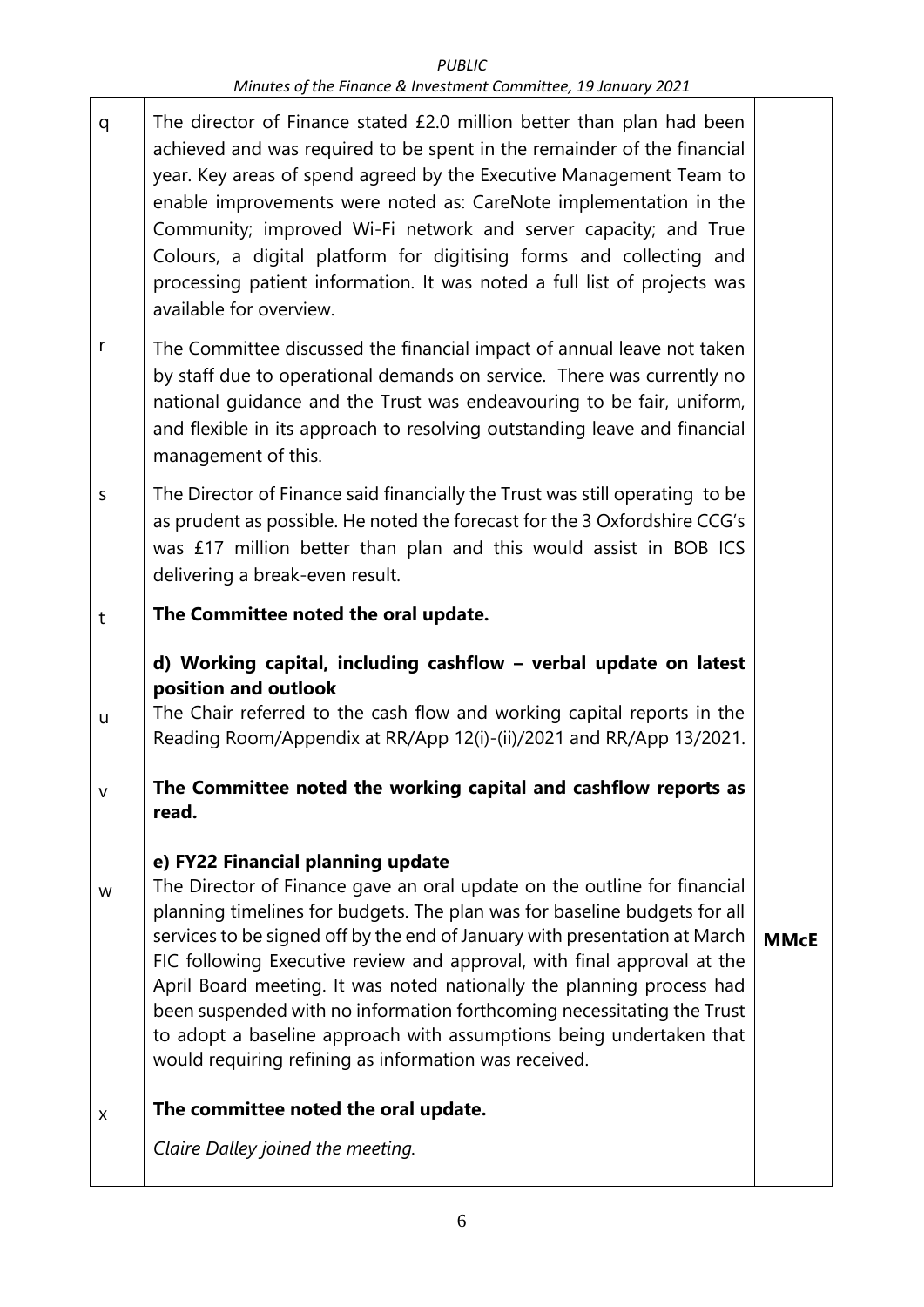#### **4. Oxford Pharmacy Store (OPS) performance report – update on latest performance and FY forecast**

- a The Director of Finance reported on papers at Reading Room/Appendix RR/App 14(i)-(ii)/2021. He stated that volumes and margins were down against plan owing to the acute hospitals stopping elective surgery and therefore no requirement for drugs. Things had started to improve after the first wave of the pandemic however the situation had been compounded with further waves of the pandemic with elective surgery being ceased.
- b c The committee noted that OPS were the main hub and provider for the vaccination roll out for BOB ICS. The Director of Finance stated there were further opportunities and capabilities in the pipeline. It was considered OPS operating matters would stabilise once elective surgery resumed.

## **The Committee noted the report.**

#### **5. FY21 Capital Programme Plan – review of progress:**

## **a) Financial position – YTD spend against budget and FY forecast** Paul Dodd presented on paper FIC 66/2021 FY21 Capital Programme Plan stating the year to date spend was at £2.7 million at the end of Month 8. He said two major Estates' capital schemes: the Learning Disabilities Low Secure Unit (**LD LSU**); and the Psychiatric Intensive Care Unit (**PICU**) builds forecasts would be reflected in the NHSE forecast. The Trust was measured against, and on track to deliver the planned £10.8 million envelope that had been agreed with BOB ICS, and this amount would need to be maximised in the financial year or would be lost.

#### b **The Committee noted the report.**

a

### **b) Capital Projects update**

c The Director of Estates presented on papers at FIC 67/2021 Capital Projects Update, giving an operational overview. She highlighted there had been some slippage on projects owing to the pandemic, however all schemes should be completed in the year. There were currently 17 projects on site, with 42 projects completed. The only factor that may impact on planned projects was the ability of access to wards, however all works discussions took place in collaboration with clinical staff. She noted there was good availability of contractors which had not been the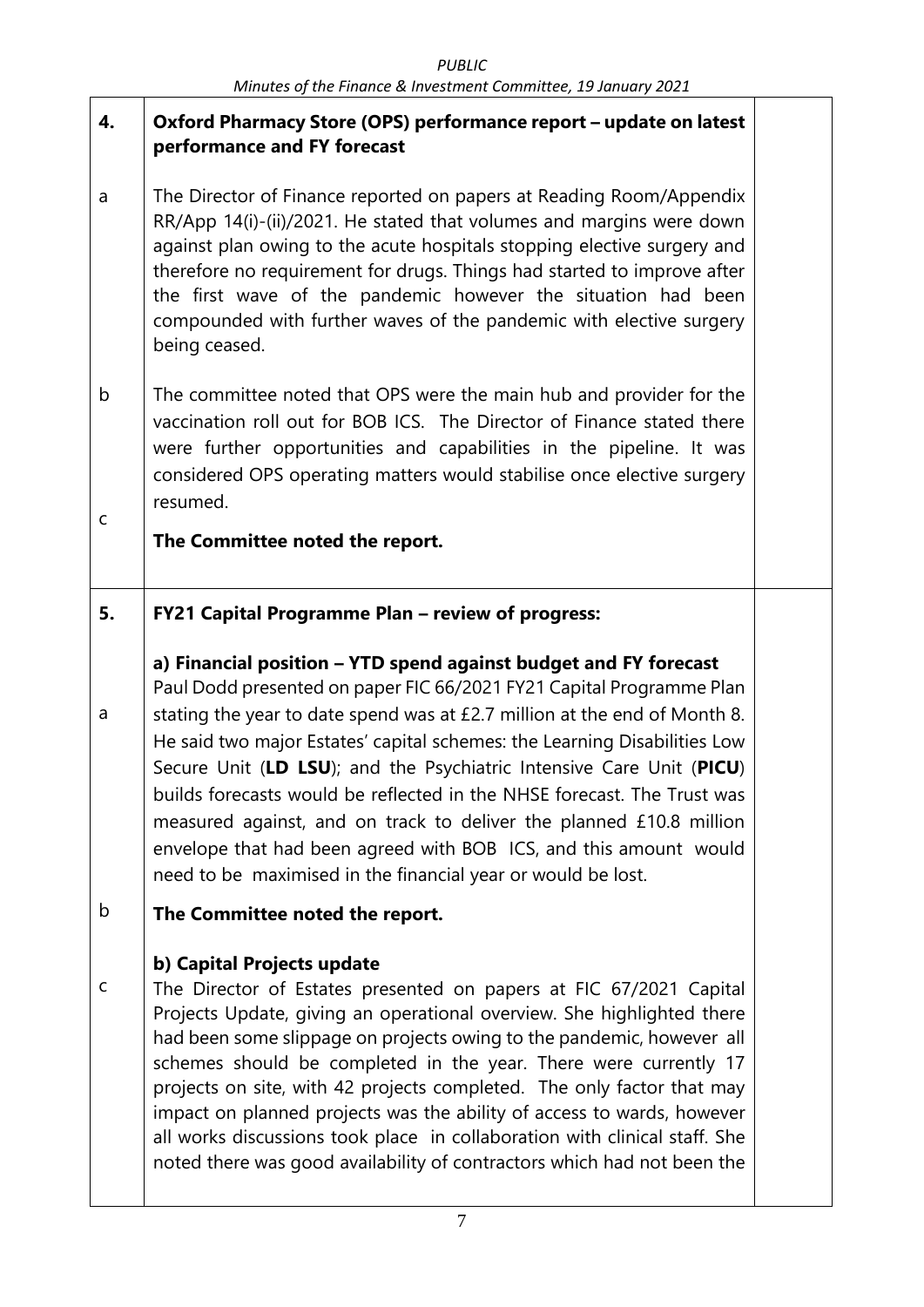|             | minutes by the immute of investment committee, is suitany zozi                                                                                                                                                                                                                                                                                                                                                                                                                                                                                                                                                                                                                                                                                                                                                                                                                                                |  |
|-------------|---------------------------------------------------------------------------------------------------------------------------------------------------------------------------------------------------------------------------------------------------------------------------------------------------------------------------------------------------------------------------------------------------------------------------------------------------------------------------------------------------------------------------------------------------------------------------------------------------------------------------------------------------------------------------------------------------------------------------------------------------------------------------------------------------------------------------------------------------------------------------------------------------------------|--|
|             | case in the first lockdown. The only project that would be delayed was<br>PICU and the Trust was waiting for advisement on this.                                                                                                                                                                                                                                                                                                                                                                                                                                                                                                                                                                                                                                                                                                                                                                              |  |
| d           | The Committee noted the report.                                                                                                                                                                                                                                                                                                                                                                                                                                                                                                                                                                                                                                                                                                                                                                                                                                                                               |  |
|             | Hannah Smith joined the meeting.<br>Claire Dalley left the meeting.                                                                                                                                                                                                                                                                                                                                                                                                                                                                                                                                                                                                                                                                                                                                                                                                                                           |  |
| 6.          | <b>IM&amp;T Update</b>                                                                                                                                                                                                                                                                                                                                                                                                                                                                                                                                                                                                                                                                                                                                                                                                                                                                                        |  |
| a           | The Director of Strategy & Chief Information Officer presented on paper<br>FIC 68/2021 IM&T Status Report providing a summary against key<br>deliverables for FY21. He outlined there were four major funding<br>sources:                                                                                                                                                                                                                                                                                                                                                                                                                                                                                                                                                                                                                                                                                     |  |
|             | Global Digital Exemplar (GDE) - the remaining $£1.465$ million of<br>٠<br>GDE funding would be invested in the purchase of an Electronic<br>Prescribing and Medicines Administration System (ePMA). A pilot<br>was planned to be' live' on a ward by the end of the year.<br>Trust Capital - £2 million of Trust Capital had gone towards:<br>$\bullet$<br>supplementing GDE costs for ePMA; CareNotes system; and data<br>centre relocation.<br>Health System Led Investment Fund (HSLI) - £1 million received<br>in support of shared care records for mental health and social care<br>data allocated for the Oxfordshire system for the Trust and OUH.<br>Shared care records were already operating in Buckinghamshire,<br>Thames Valley and Surrey.<br>Additional funding – received in support of costs owing to the<br>pandemic, supplementing the refresh of the Trust laptop and<br>desktop estate. |  |
| b           | The Director of Strategy & Chief Information Officer highlighted the<br>additional investment received would allow for schemes to be brought<br>forward, such as the consideration of an electronic Mental Health Act<br>system in the future.                                                                                                                                                                                                                                                                                                                                                                                                                                                                                                                                                                                                                                                                |  |
| $\mathsf C$ | The Chief Executive enquired if the ePMA pilot could be accelerated. The<br>Director of Strategy & Chief Information Officer stated there was a large<br>amount of setting up and testing to take place, but that once the pilot<br>proved successful roll out would follow quickly.                                                                                                                                                                                                                                                                                                                                                                                                                                                                                                                                                                                                                          |  |
| d           | The Committee noted the report.                                                                                                                                                                                                                                                                                                                                                                                                                                                                                                                                                                                                                                                                                                                                                                                                                                                                               |  |
|             |                                                                                                                                                                                                                                                                                                                                                                                                                                                                                                                                                                                                                                                                                                                                                                                                                                                                                                               |  |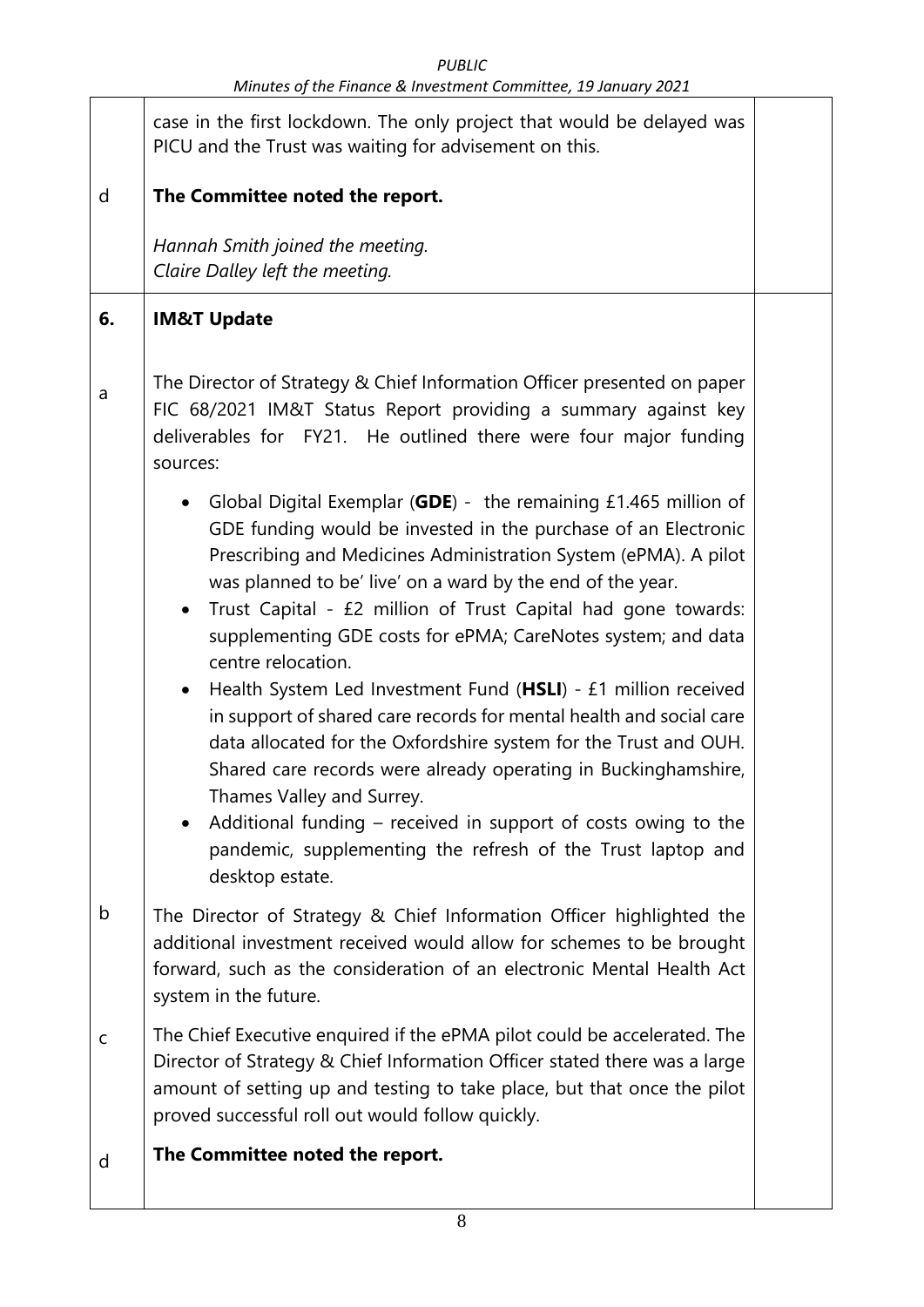*PUBLIC*

*Minutes of the Finance & Investment Committee, 19 January 2021*

 $\mathsf{r}$ 

|             | Katrina Anderson, Jude Deacon, Karen Drabble, Duncan Ford, Paul<br>Pattison, Debbie Richards, Andrea Shand joined the meeting.                                                                                                                                                                                                                                                                                                                                                                                                                                                                                                                                                                  |  |
|-------------|-------------------------------------------------------------------------------------------------------------------------------------------------------------------------------------------------------------------------------------------------------------------------------------------------------------------------------------------------------------------------------------------------------------------------------------------------------------------------------------------------------------------------------------------------------------------------------------------------------------------------------------------------------------------------------------------------|--|
| 7.          | Thames Valley and Wessex Adult Secure and Thames Valley CAMHS<br><b>Tier 4 Provider Collaboratives</b>                                                                                                                                                                                                                                                                                                                                                                                                                                                                                                                                                                                          |  |
| a           | The Chair introduced Item 7, the business case for the Thames Valley and<br>Wessex Adult Secure Provider Collaborative (TVWFN), and Thames<br>Valley CAMHS Tier 4 Provider Collaborative (CAMHS T4) papers at FIC<br>69/2021. He outlined the importance in considering any risks to the Trust<br>prior to recommendation.                                                                                                                                                                                                                                                                                                                                                                      |  |
| b           | The Director of Finance reported the Trust was in the position of being<br>compelled to agree a new contract for TVWFN from 01 April 2021. This<br>would mean the contract would no longer be in shadow form and the<br>Trust would retain full contractual responsibility for services in the region<br>with partners being directly sub-contracted to the Trust and no longer by<br>NHSE. The focus was on financial risk, as quality and governance would<br>be covered separately.                                                                                                                                                                                                          |  |
| $\mathsf C$ | The Director of Finance outlined the TVWFN had been running well for a<br>couple of years but an issue for CAMHS T4 was reduction in inpatient<br>capacity, both NHS and private sector facilities, when demand for services<br>were increasing.                                                                                                                                                                                                                                                                                                                                                                                                                                                |  |
| d           | The Executive Managing Director for Mental Health and LD&A Service,<br>the Programme Lead, concurred with the Director of Finance<br>that<br>TVWFN was in a very different position to CAMHS T4. She outlined<br>CAMHS tier 4 had been operating in shadow form for 2 years, and from<br>a clinical operational perspective the single point of access for children<br>and young people was going well. She noted the following for CAMHS<br>T4 as a newer provider collaborative: the internal resource was still<br>stabilising; there had been challenges to get the level of financial<br>resource from NHSE to finalise the business case; and pressures to go<br>live from 01 April 2021. |  |
| e           | The Executive Managing Director for Mental Health and LD&A Service<br>stated NHSE required assurance from the Trust for both the TVWFN and<br>CAMHS T4 to go live 01 April 2021. She confirmed the TVWFN was in a<br>position to go live by the date, however there was more work to be<br>undertaken to assess the impact of risk to the Trust for the CAMHS T4 to<br>be able to go live by 01 April 2021.                                                                                                                                                                                                                                                                                     |  |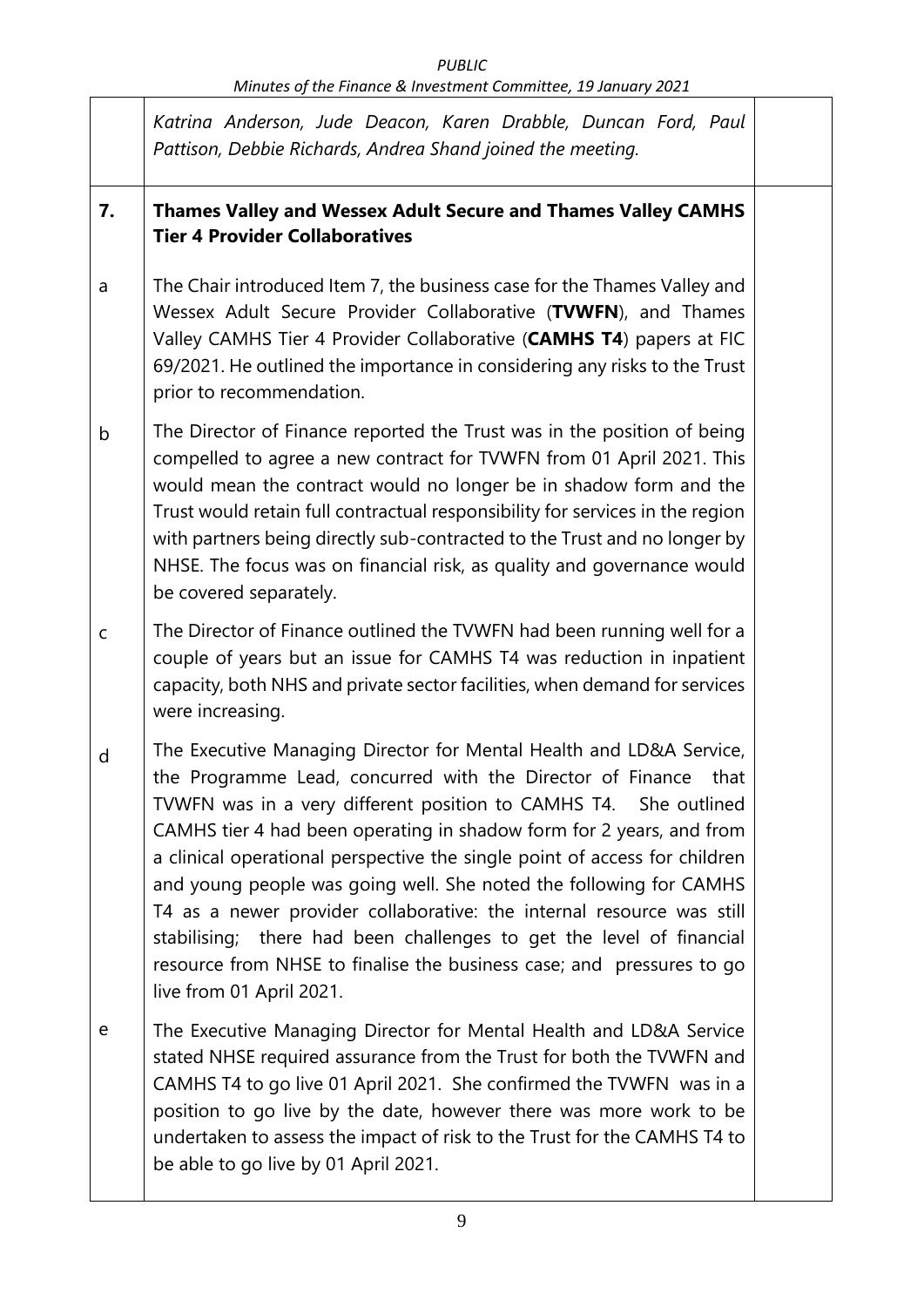#### *PUBLIC Minutes of the Finance & Investment Committee, 19 January 2021*

- f Karen Drabble presented the financial position for provider collaboratives for consideration was £77 million, this included Learning disability and Autism cohorts and Mental Health cohort based on an adjusted FY19 outturn. The financial viability ranged between forecast of £2.4 million surplus to a forecast of £1.2 million deficit, and there was an outstanding issue of £2.0 million with NHSE. To progress the provider collaboratives the partnership agreements would need to be signed by the end of February, prior to the direct agreement with NHSE by the end of March 2021.
- g Paul Pattison stated NHSE had presented an envelope of £21.6 million for CAMHS T4 based on outturn 2018/19 with adjustments. He highlighted there were challenges around the financial viability noting growth had been small and there was expectation by NHSE for infrastructure to be funded. He noted the bed base in TVWFN had been stable where as the bed base for CAMHS T4 there were capacity and demand challenges. He detailed the expected areas of spend for the Secure provider collaborative envelope of £77 million from NHSE would cover: infrastructure costs, provider healthcare spends (patients and beds); contingency funds, and system wide investment.

h Paul Pattison said the envelope for provider healthcare was £68 million with anticipated spend of £58.6 million. He noted the reduction was due to the success of the provider collaborative savings in reducing OAPs, and shortening length of stay, and this would release funds for further investment with other partners. He said Southern Health, Special Community Health Team currently funded by NHSE would from March be expected to be provided for out of savings from provider collaboratives.

i Paul Pattison detailed the £2.4 million saving forecast in FY22 that under previous arrangements would be shared with the other providers, Southern Health, Oxford Health and Dorset. The current position was that some providers were under performing and proposal considerations had been undertaken with partners to adjust any underperformance against contracts to avert risk of being in deficit. If the provider collaborative worked to the forecast position it would be a viable position.

j The Chair referenced the sensitivity of the forecast and the dynamics of the financial proposition. The Director of Finance outlined as services became more efficient savings would reduce, and it would be practical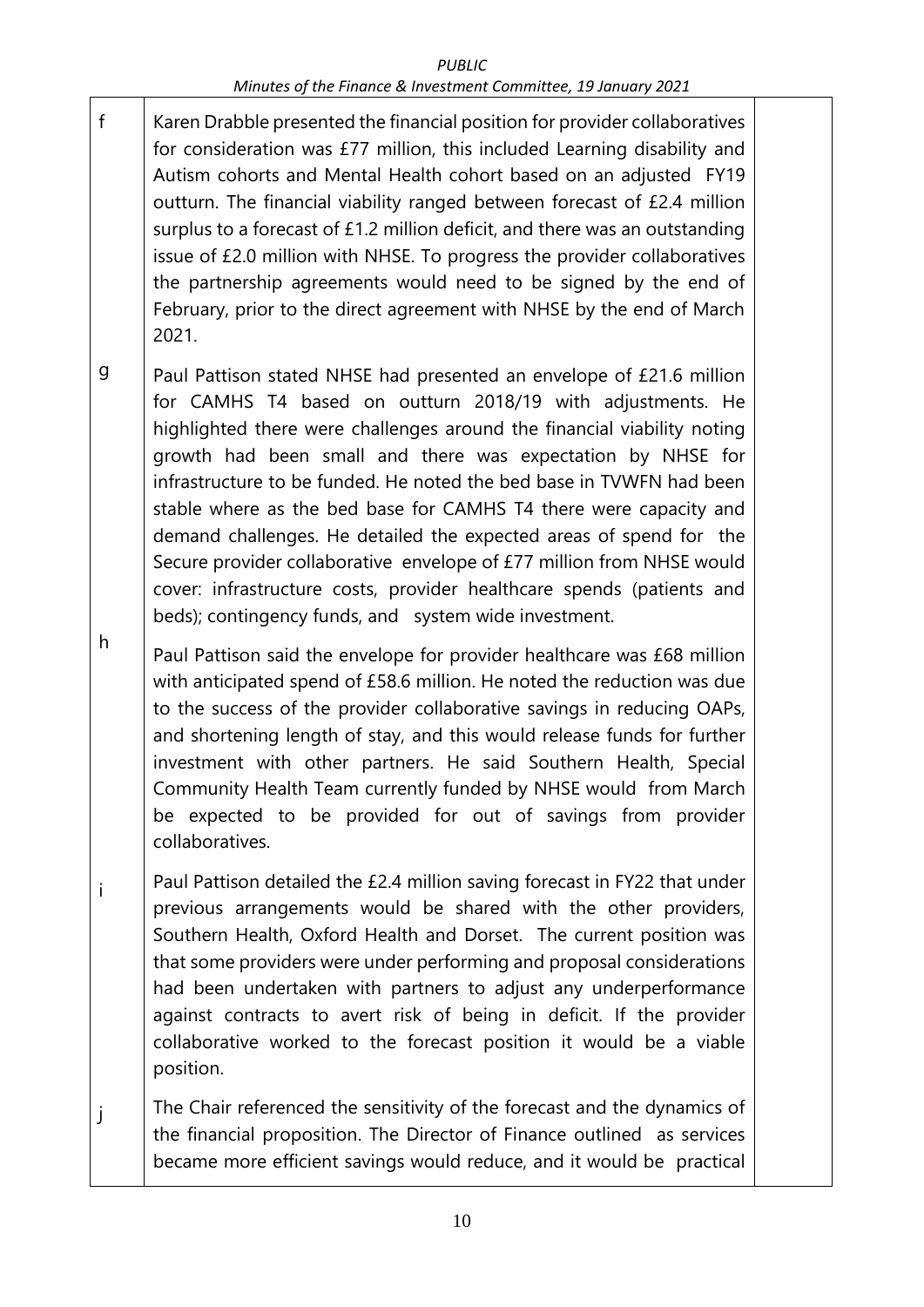|     | to harmonise services across, Oxfordshire, Southern Health and Dorset in<br>order to stabilise a single unit cost to enable benchmarking for<br>productivity and efficiency.                                                                                                                                                                                    |  |
|-----|-----------------------------------------------------------------------------------------------------------------------------------------------------------------------------------------------------------------------------------------------------------------------------------------------------------------------------------------------------------------|--|
| k   | The Chief Executive Highlighted the importance of relationships with<br>Southern Health and Dorset as part of the provider collaborative journey,<br>and that risk should now be part of a 'risk share' strategy for surplus and<br>deficits, and not all with the Trust.                                                                                       |  |
| I   | The Committee agreed for the TVWFN to progress to go live 01 April<br>2021, and for further work to be undertaken on CAMHS T4 to be able to<br>progress to go live at this date. The Director of Finance said provider<br>collaboratives were good opportunities for self-commissioning and<br>would be positively positioned within the BOB healthcare agenda. |  |
| m   | The Committee approved for the Thames Valley and Wessex Adult<br>Secure and Thames Valley provider collaborative to go live 01 April<br>202. It was agreed for more work to be undertaken for CAMHS Tier<br>4 Provider Collaborative before approval.                                                                                                           |  |
|     | Katrina Anderson, Jude Deacon, Karen Drabble, Duncan Ford, Paul<br>Pattison, Debbie Richards, Andrea Shand left the meeting.                                                                                                                                                                                                                                    |  |
|     |                                                                                                                                                                                                                                                                                                                                                                 |  |
| 8.  | <b>Warneford Park Project Board Update</b>                                                                                                                                                                                                                                                                                                                      |  |
| a   | The Chair informed the meeting Warneford Park Project Board minutes<br>at Reading Room/Appendix RR/App 15/2021 would be taken as read.                                                                                                                                                                                                                          |  |
| b   | The minutes of the Warneford Foundation Steering Group were<br>received.                                                                                                                                                                                                                                                                                        |  |
| 9.  | <b>Capital Programme Sub-Committee Minutes of Meetings</b>                                                                                                                                                                                                                                                                                                      |  |
| a   | Minutes of meetings on 03 November 2020; and 01 December 2020 at<br>Reading Room/Appendix papers - RR/App 16/2021 were taken as read.                                                                                                                                                                                                                           |  |
| b   | The Committee noted the minutes as read.                                                                                                                                                                                                                                                                                                                        |  |
| 10. | <b>FIC Annual Report</b>                                                                                                                                                                                                                                                                                                                                        |  |